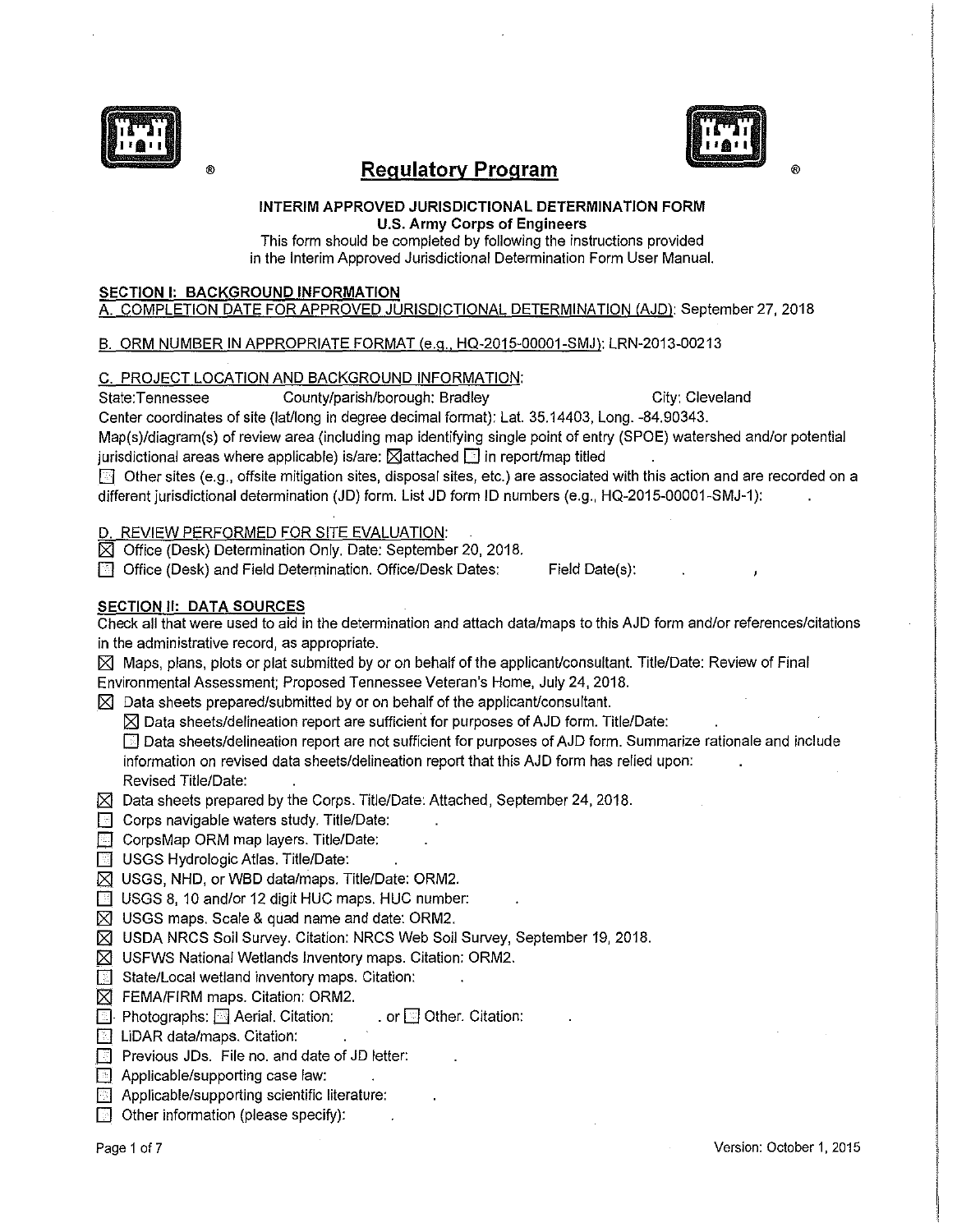#### SECTION III: SUMMARY OF FINDINGS

#### Complete ORM "Aquatic Resource Upload Sheet" or Export and Print the Aquatic Resource Water Droplet Screen from ORM for All Waters and Features, Regardless of Jurisdictional Status - Required

A.\_RIVERS AND HARBORS ACT (RHA) SECTION 10 DETERMINATION OF JURISDICTION:<br>⊡ \**navigable waters of the U.S."* within RHA jurisdiction (as defined by 33 CFR part 329) in the review area*.* 

• Complete Table 1 - Required

NOTE: If the navigable water is not subject to the ebb and flow of the tide or included on the District's list of Section 10 navigable waters list, DO NOT USE THIS FORM TO MAKE THE DETERMINATION. The District must continue to follow the procedure outlined in 33 CFR part 329.14 to make a Section 10 RHA navigability determination.

|                | B. CLEAN WATER ACT (CWA) SECTION 404 DETERMINATION OF JURISDICTION: "waters of the U.S." within                                                                                                                                |
|----------------|--------------------------------------------------------------------------------------------------------------------------------------------------------------------------------------------------------------------------------|
|                | CWA jurisdiction (as defined by 33 CFR part 328.3) in the review area. Check all that apply.<br>(a)(1): All waters which are currently used, were used in the past, or may be susceptible to use in interstate or              |
|                | foreign commerce, including all waters which are subject to the ebb and flow of the tide. (Traditional Navigable                                                                                                               |
|                | Waters (TNWs))                                                                                                                                                                                                                 |
|                | • Complete Table 1 - Required                                                                                                                                                                                                  |
|                | This AJD includes a case-specific (a)(1) TNW (Section 404 navigable-in-fact) determination on a water that                                                                                                                     |
|                | has not previously been designated as such. Documentation required for this case-specific (a)(1) TNW                                                                                                                           |
|                | determination is attached.                                                                                                                                                                                                     |
|                | (a)(2): All interstate waters, including interstate wetlands.                                                                                                                                                                  |
|                | • Complete Table 2 - Required                                                                                                                                                                                                  |
| E              | (a)(3): The territorial seas.                                                                                                                                                                                                  |
|                | • Complete Table 3 - Required                                                                                                                                                                                                  |
| 131            | (a)(4): All impoundments of waters otherwise identified as waters of the U.S. under 33 CFR part 328.3.                                                                                                                         |
|                | • Complete Table 4 - Required                                                                                                                                                                                                  |
| $\mathbb{R}^2$ | $(a)(5)$ : All tributaries, as defined in 33 CFR part 328.3, of waters identified in paragraphs $(a)(1)-(a)(3)$ of 33 CFR                                                                                                      |
|                | part 328.3.                                                                                                                                                                                                                    |
|                | • Complete Table 5 - Required                                                                                                                                                                                                  |
|                | $\boxed{3}$ (a)(6): All waters adjacent to a water identified in paragraphs (a)(1)-(a)(5) of 33 CFR part 328.3, including                                                                                                      |
|                | wetlands, ponds, lakes, oxbows, impoundments, and similar waters.                                                                                                                                                              |
|                | • Complete Table 6 - Required                                                                                                                                                                                                  |
|                | Bordering/Contiguous.                                                                                                                                                                                                          |
|                | Neighboring:                                                                                                                                                                                                                   |
|                | (c)(2)(i): All waters located within 100 feet of the ordinary high water mark (OHWM) of a water identified in<br>圈                                                                                                             |
|                | paragraphs (a)(1)-(a)(5) of 33 CFR part 328.3.<br>$(c)(2)(ii)$ : All waters located within the 100-year floodplain of a water identified in paragraphs (a)(1)-(a)(5) of<br>⊡                                                   |
|                | 33 CFR part 328.3 and not more than 1,500 feet of the OHWM of such water.                                                                                                                                                      |
|                | (c)(2)(iii): All waters located within 1,500 feet of the high tide line of a water identified in paragraphs (a)(1) or<br>너                                                                                                     |
|                | (a)(3) of 33 CFR part 328.3, and all waters within 1,500 feet of the OHWM of the Great Lakes.                                                                                                                                  |
| $\Box$         | $(a)(7)$ : All waters identified in 33 CFR 328.3(a)(7)(i)-(v) where they are determined, on a case-specific basis, to                                                                                                          |
|                | have a significant nexus to a water identified in paragraphs $(a)(1)-(a)(3)$ of 33 CFR part 328.3.                                                                                                                             |
|                | • Complete Table 7 for the significant nexus determination. Attach a map delineating the SPOE                                                                                                                                  |
|                | watershed boundary with (a)(7) waters identified in the similarly situated analysis. - Required                                                                                                                                |
|                | $\Box$ Includes water(s) that are geographically and physically adjacent per (a)(6), but are being used for established,                                                                                                       |
|                | normal farming, silviculture, and ranching activities (33 USC Section 1344(f)(1)) and therefore are not adjacent                                                                                                               |
|                | and require a case-specific significant nexus determination.                                                                                                                                                                   |
| ⊡              | (a)(8): All waters located within the 100-year floodplain of a water identified in paragraphs (a)(1)-(a)(3) of 33                                                                                                              |
|                | CFR part 328.3 not covered by (c)(2)(ii) above and all waters located within 4,000 feet of the high tide line or                                                                                                               |
|                | OHWM of a water identified in paragraphs (a)(1)-(a)(5) of 33 CFR part 328.3 where they are determined on a<br>case-specific basis to have a significant nexus to a water identified in paragraphs (a)(1)-(a)(3) of 33 CFR part |
|                | 328.3.                                                                                                                                                                                                                         |
|                |                                                                                                                                                                                                                                |

#### • Complete Table 8 for the significant nexus determination. Attach a map delineating the SPOE watershed boundary with (a)(8) waters identified in the similarly situated analysis. - Required

 $\Box$  Includes water(s) that are geographically and physically adjacent per (a)(6), but are being used for established, normal farming, silviculture, and ranching activities (33 USC Section 1344(1)(1)) and therefore are not adjacent and require a case-specific significant nexus determination.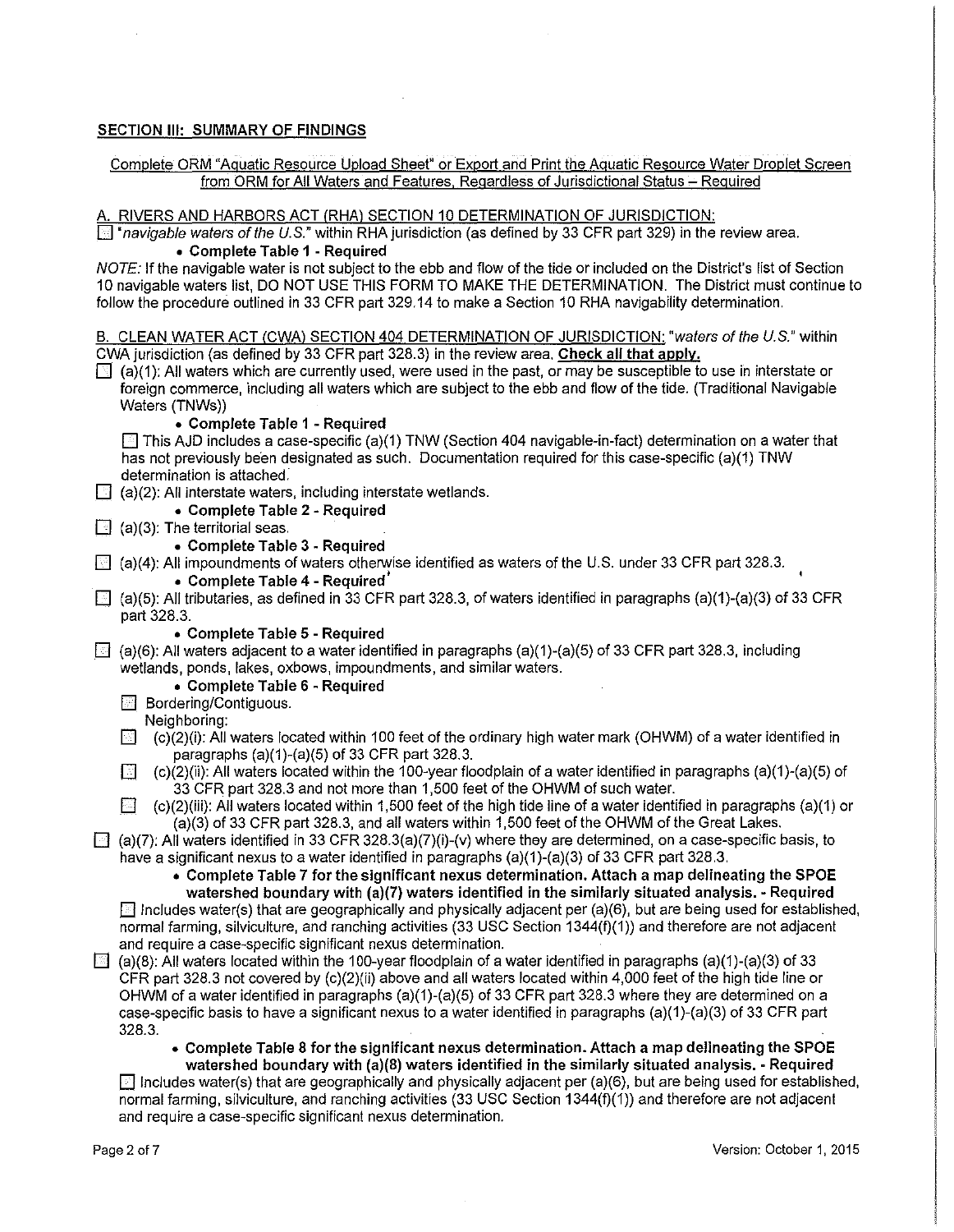#### C. NON-WATERS OF THE U.S. FINDINGS:

# **Check all that apply.**

 $\Box$  The review area is comprised entirely of dry land.

Potential-(a)(7) Waters: Waters that DO NOT have a significant nexus to a water identified in paragraphs (a)(1)-(a)(3) of 33 CFR part 328.3.

> • **Complete Table 9 and attach a map delineating the SPOE watershed boundary with potential**  (a)(?) **waters identified in the similarly situated analysis. - Required**

 $\Box$  Includes water(s) that are geographically and physically adjacent per (a)(6), but are being used for established, normal farming, silviculture, and ranching activities (33 USC Section 1344(f)(1)) and therefore are not adjacent and require a case-specific significant nexus determination.

 $\Box$  Potential-(a)(8) Waters: Waters that DO NOT have a significant nexus to a water identified in paragraphs (a)(1)-(a)(3) of 33 CFR part 328.3.

#### • **Complete Table 9 and attach a map delineating the SPOE watershed boundary with potential (a)(B) waters identified in the similarly situated analysis. - Required**

 $\Box$  Includes water(s) that are geographically and physically adjacent per (a)(6), but are being used for established, normal farming, silviculture, and ranching activities (33 USC Section 1344(f)(1)) and therefore are not adjacent and require a case-specific significant nexus determination.

~ Excluded Waters (Non-Waters of U.S.), *even* where they otherwise meet the terms of paragraphs (a)(4)-(a)(8):

#### • **Complete Table 10 - Required**

- $\Box$  (b)(1): Waste treatment systems, including treatment ponds or lagoons designed to meet the requirements of the CWA.
- $\Box$  (b)(2): Prior converted cropland.
- $\Box$  (b)(3)(i): Ditches with ephemeral flow that are not a relocated tributary or excavated in a tributary.
- $\Box$  (b)(3)(ii): Ditches with intermittent flow that are not a relocated tributary, excavated in a tributary, or drain wetlands.
- $\boxdot$  (b)(3)(iii): Ditches that do not flow, either directly or through another water, into a water identified in paragraphs  $(a)(1)-(a)(3)$ .
- **0** (b )(4)(i): Artificially irrigated areas that would revert to dry land should application of water to that area cease.
- $\Box$  (b)(4)(ii): Artificial, constructed lakes and ponds created in dry land such as farm and stock watering ponds, irrigation ponds, settling basins, fields flooded for rice growing, log cleaning ponds, or cooling ponds.
- **8** (b)(4)(iii): Artificial reflecting pools or swimming pools created in dry land.<sup>1</sup>
- $\Box$  (b)(4)(iv): Small ornamental waters created in dry land.<sup>1</sup>
- $\boxtimes$  (b)(4)(v): Water-filled depressions created in dry land incidental to mining or construction activity, including pits excavated for obtaining fill, sand, or gravel that fill with water.
- $\Box$  (b)(4)(vi): Erosional features, including gullies, rills, and other ephemeral features that do not meet the definition of tributary, non-wetland swales, and lawfully constructed grassed waterways.1
- $\Box$  (b)(4)(vii): Puddles.<sup>1</sup>
- $\Xi$  (b)(5): Groundwater, including groundwater drained through subsurface drainage systems.<sup>1</sup>
- $\Box$  (b)(6): Stormwater control features constructed to convey, treat, or store stormwater that are created in dry  $land<sup>1</sup>$
- $\Box$  (b)(7): Wastewater recycling structures created in dry land; detention and retention basins built for wastewater recycling; groundwater recharge basins; percolation ponds built for wastewater recycling; and water distributary structures built for wastewater recycling.

**0** Other non-jurisdictional waters/features within review area that do not meet the definitions in 33 CFR 328.3 of  $(a)(1)-(a)(8)$  waters and are not excluded waters identified in  $(b)(1)-(b)(7)$ .

• **Complete Table 11 - Required.** 

D. ADDITIONAL COMMENTS TO SUPPORT AJD: The project site is proposed for the development of the Tennessee Veteran's Home. Aerial imagery indicates the property was cleared and graded in approximately 2006. A review of NWI, USGS NHD, and USDA soil maps all indicate there are no WoUS present within the project area. Following grading, construction activities halted, and a 0.16 acre PEM wetland developed in a water filled depression, directly associated with grading activities. Per Excluded Waters, inlcuding water filled depressions created in dry land as stated in (b)(4)(v), this feature is considered a Non-Water of the U.S..

<sup>1</sup>In many cases these excluded features will not be specifically identified on the AJD form, unless specifically requested. Corps **Districts may, in case-by-case instances, choose to identify some or all of these features within the review area.**  Page 3 of 7 Version: October 1, 2015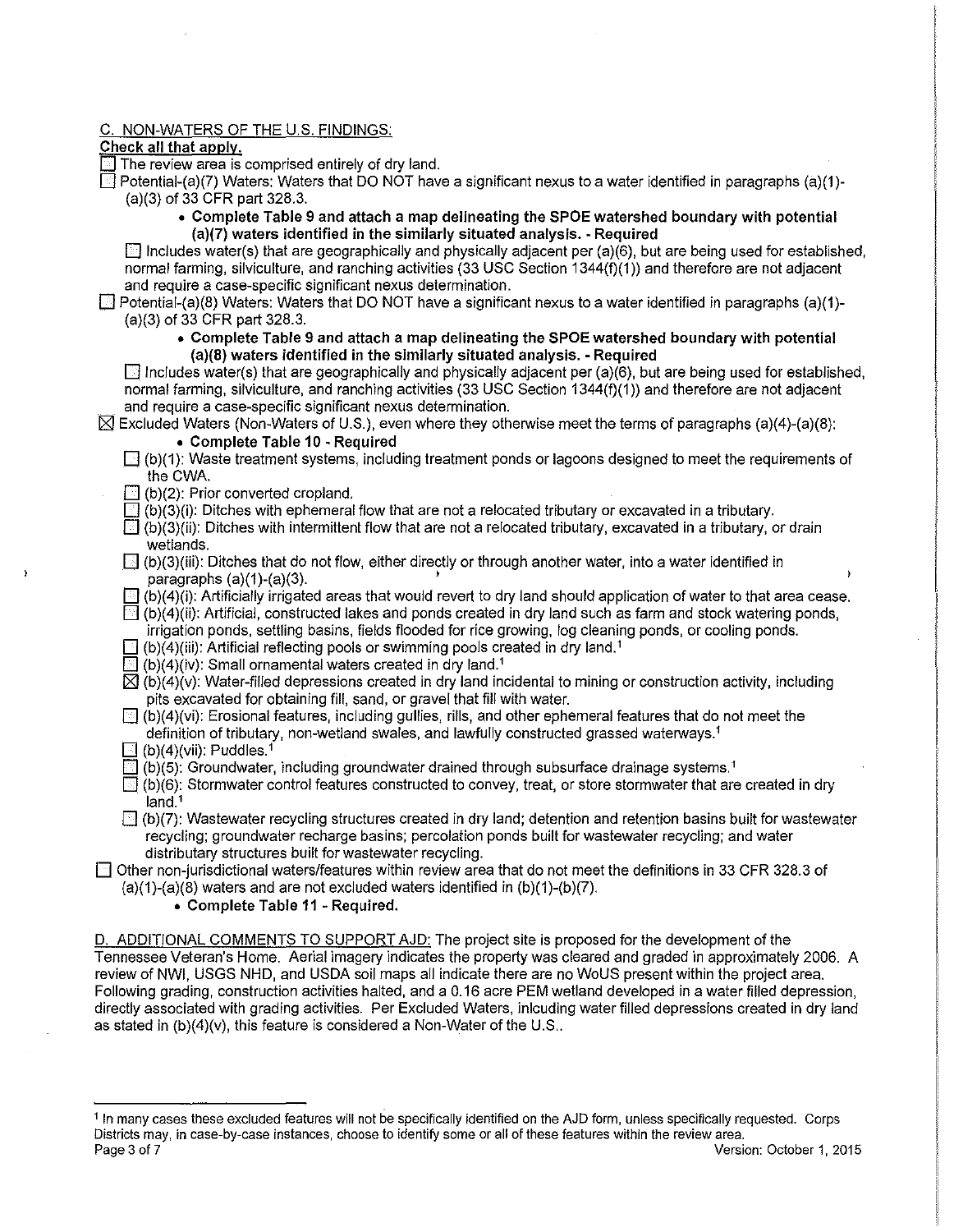$\bar{\phantom{a}}$ 

 $\mathbf{I}$ 

Page 4 of 7 Version: October 1, 2015

**I**<br>Internation I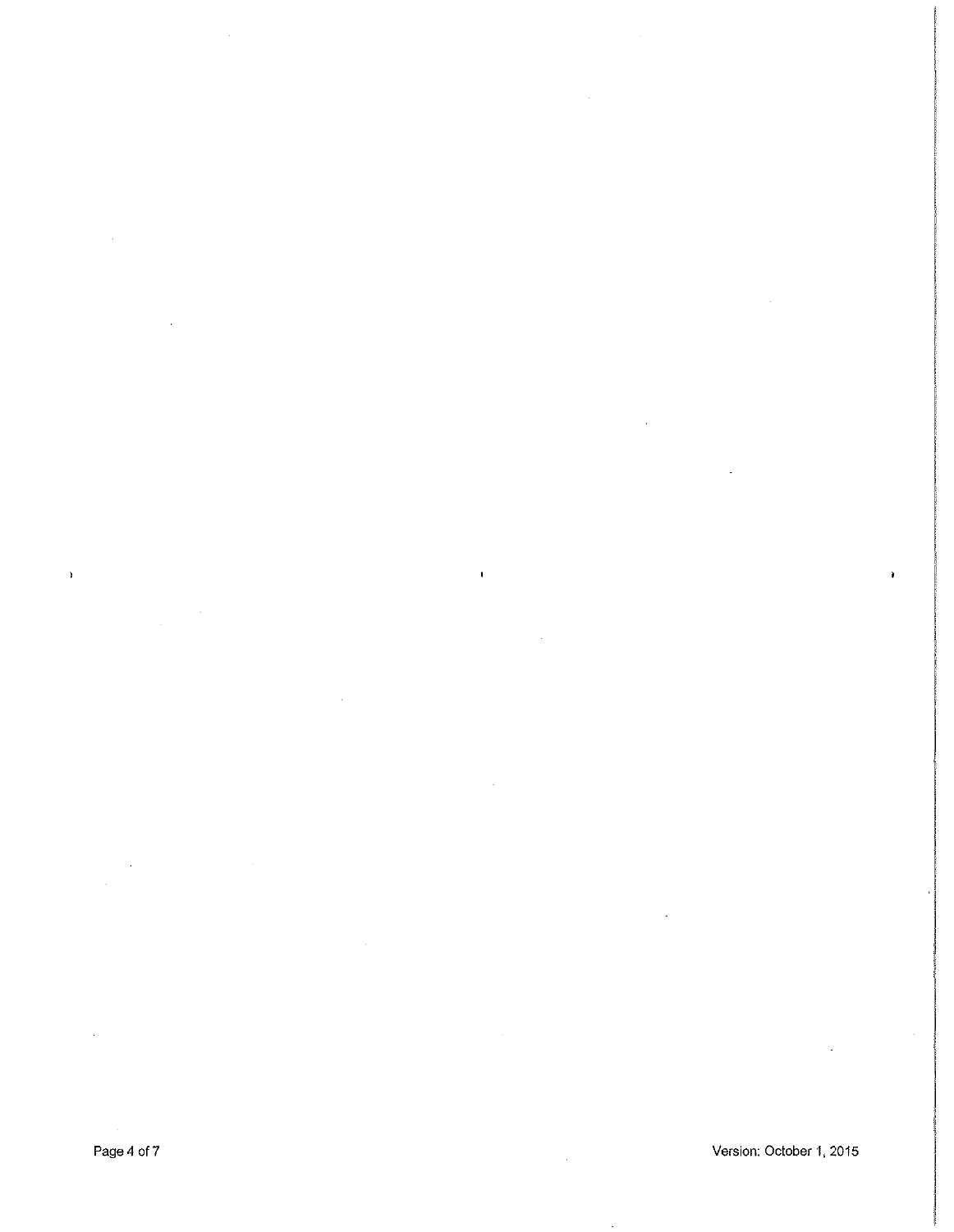#### Jurisdictional Waters of the U.S.

# Table 1. (a)(1) Traditional Navigable Waters

| (a)(1) Waters Name | (a)(1) Criteria | Rationale to Support (a)(1) Designation<br>Include High Tide Line or Ordinary High Water Mark indicators, when<br>applicable. |
|--------------------|-----------------|-------------------------------------------------------------------------------------------------------------------------------|
| N/A                | Choose an item. | N/A                                                                                                                           |

### Table 2. (a)(2) Interstate Waters

| (a)(2)<br>) Waters Name | $^{\prime}$ Rationale to Support (a)(2) Designation |
|-------------------------|-----------------------------------------------------|
| N/A                     | $N/\lambda$                                         |

#### Table 3. (a)(3) Territorial Seas

| ) Waters Name<br>ຸ (a)(3 <b>ິ</b> | <b>Rationale to Support (a)(3) Designation</b> |
|-----------------------------------|------------------------------------------------|
| N/4                               | N/A<br>                                        |

# Table 4. (a)(4) Impoundments

| (a)(4) Waters Name | Rationale to Support (a)(4) Designation |
|--------------------|-----------------------------------------|
| N/A                | N/A                                     |
| N/A                | N/A                                     |

··~-~-~----~~---------------·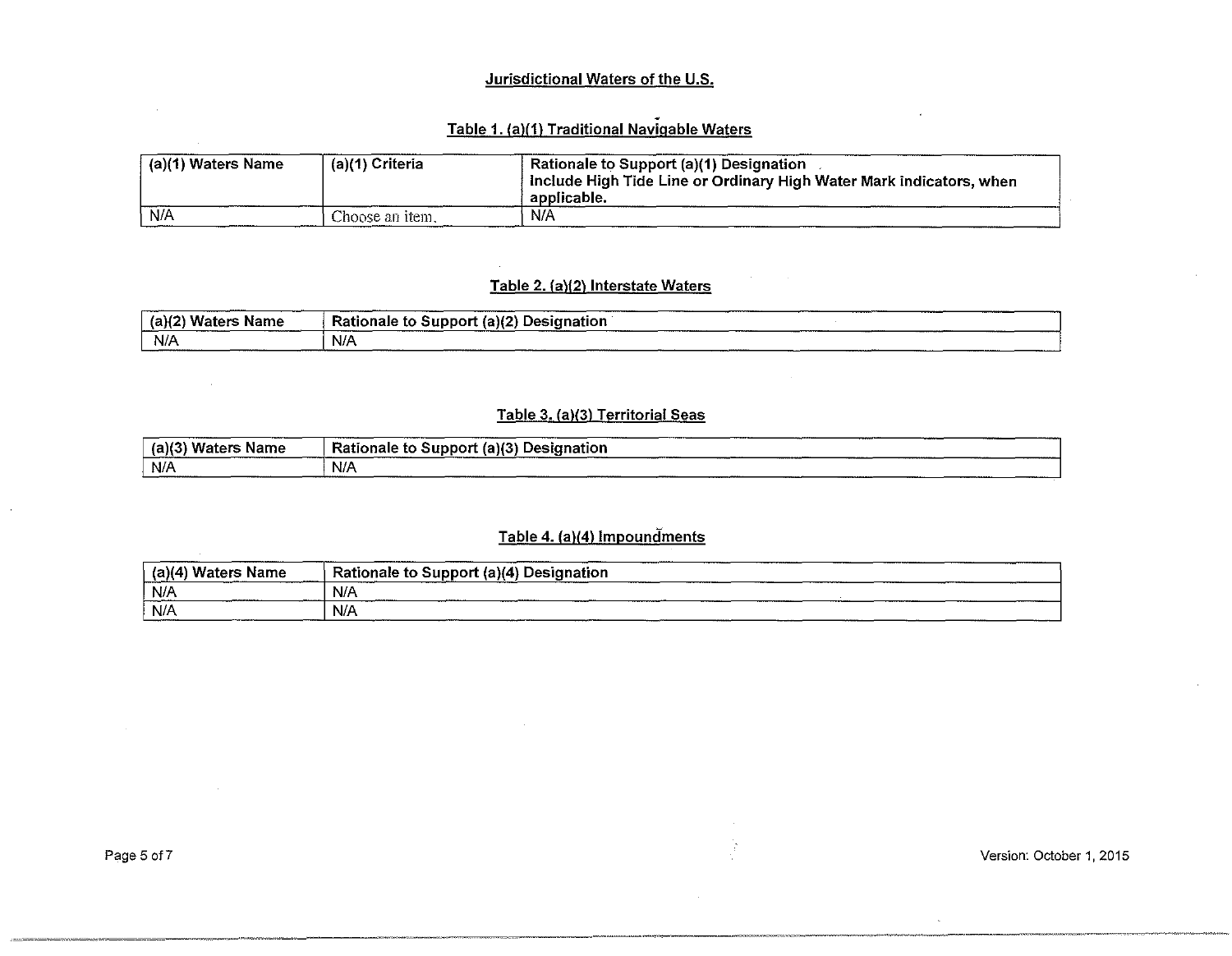# Table 5. (a)(S)Tributaries

| (a)(5) Waters Name | <b>Flow Regime</b> | $(a)(1)-(a)(3)$ Water<br>Name to which<br>this $(a)(5)$<br><b>Tributary Flows</b> | Tributary<br><b>Breaks</b> | Rationale for (a)(5) Designation and Additional<br>Discussion.<br>Identify flowpath to (a)(1)-(a)(3) water or attach map<br>identifying the flowpath; explain any breaks or flow<br>through excluded/non-jurisdictional features, etc. |
|--------------------|--------------------|-----------------------------------------------------------------------------------|----------------------------|----------------------------------------------------------------------------------------------------------------------------------------------------------------------------------------------------------------------------------------|
| N/A                | Choose an<br>item. | N/A                                                                               | Choose an<br>item.         | N/A                                                                                                                                                                                                                                    |
| N/A                | Choose an<br>item. | N/A                                                                               | Choose an<br>item.         | N/A                                                                                                                                                                                                                                    |
| N/A                | Choose an<br>item. | N/A                                                                               | Choose an<br>item.         | N/A                                                                                                                                                                                                                                    |
| N/A                | Choose an<br>item. | N/A                                                                               | Choose an<br>item.         | N/A                                                                                                                                                                                                                                    |

# Table 6. (a)(6) Adjacent Waters

| (a)(6) Waters Name | $(a)(1)-(a)(5)$ Water<br>Name to which this<br>Water is Adjacent | Rationale for (a)(6) Designation and Additional Discussion.<br>Identify the type of water and how the limits of jurisdiction were established (e.g.,<br>wetland, 87 Manual/Regional Supplement); explain how the 100-year floodplain<br>and/or the distance threshold was determined; whether this water extends beyond<br>a threshold; explain if the water is part of a mosaic, etc. |
|--------------------|------------------------------------------------------------------|----------------------------------------------------------------------------------------------------------------------------------------------------------------------------------------------------------------------------------------------------------------------------------------------------------------------------------------------------------------------------------------|
| N/A                | N/A                                                              | N/A                                                                                                                                                                                                                                                                                                                                                                                    |
| N/A                | N/A                                                              | N/A                                                                                                                                                                                                                                                                                                                                                                                    |
| N/A                | N/A                                                              | N/A                                                                                                                                                                                                                                                                                                                                                                                    |
| N/A                | N/A                                                              | N/A                                                                                                                                                                                                                                                                                                                                                                                    |

~··~~~~~~-· --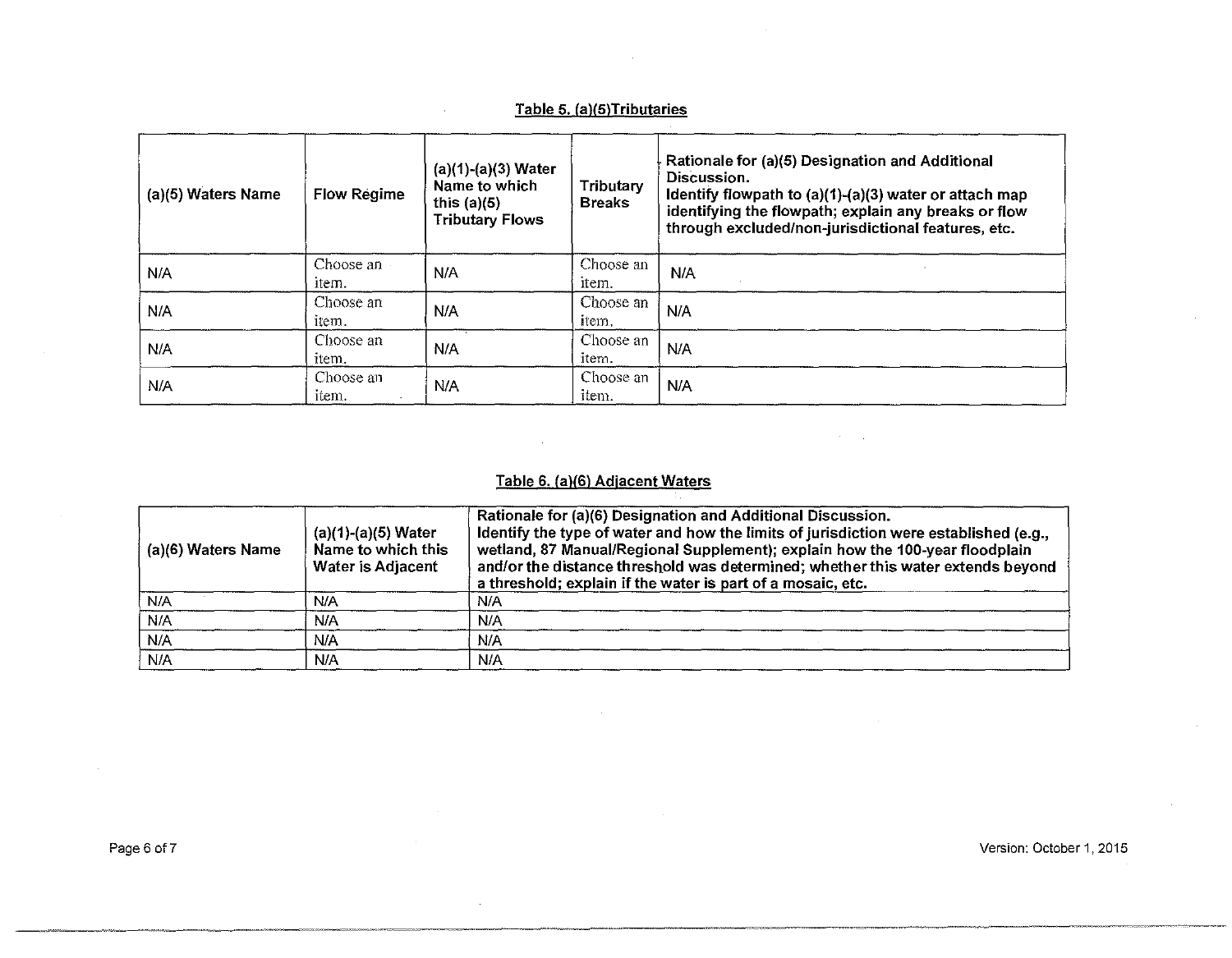# Table 7. (a)(7) Waters

| <b>SPOE</b><br>Name | ั (a)(7) Waters Name | (a)(1)-(a)(3) Water<br>Name to which<br>this Water has a<br>Significant<br>Nexus | <b>Significant Nexus Determination</b><br>Identify SPOE watershed; discuss whether any similarly situated waters were<br>present and aggregated for SND; discuss data, provide analysis, and<br>summarize how the waters have more than speculative or insubstantial effect<br>on the physical, chemical, or biological integrity of the (a)(1)-(a)(3) water, etc. |
|---------------------|----------------------|----------------------------------------------------------------------------------|--------------------------------------------------------------------------------------------------------------------------------------------------------------------------------------------------------------------------------------------------------------------------------------------------------------------------------------------------------------------|
| N/A                 | N/A                  | N/A                                                                              | N/A                                                                                                                                                                                                                                                                                                                                                                |
| N/A                 | N/A                  | N/A                                                                              | N/A                                                                                                                                                                                                                                                                                                                                                                |

#### Table 8. (a)(8) Waters

| <b>SPOE</b><br>Name | (a)(8) Waters Name | $(a)(1)-(a)(3)$ Water<br>Name to which<br>this Water has a<br>Significant<br><b>Nexus</b> | <b>Significant Nexus Determination</b><br>Identify SPOE watershed; explain how 100-yr floodplain and/or the distance<br>threshold was determined; discuss whether waters were determined to be<br>similarly situated to subject water and aggregated for SND; discuss data,<br>provide analysis, and then summarize how the waters have more than<br>speculative or insubstantial effect the on the physical, chemical, or biological<br>integrity of the $(a)(1)-(a)(3)$ water, etc. |
|---------------------|--------------------|-------------------------------------------------------------------------------------------|---------------------------------------------------------------------------------------------------------------------------------------------------------------------------------------------------------------------------------------------------------------------------------------------------------------------------------------------------------------------------------------------------------------------------------------------------------------------------------------|
| N/A                 | N/A                | N/A                                                                                       | N/A                                                                                                                                                                                                                                                                                                                                                                                                                                                                                   |
| N/A                 | N/A                | N/A                                                                                       | N/A                                                                                                                                                                                                                                                                                                                                                                                                                                                                                   |

 $\rightarrow$ 

 $\sim$